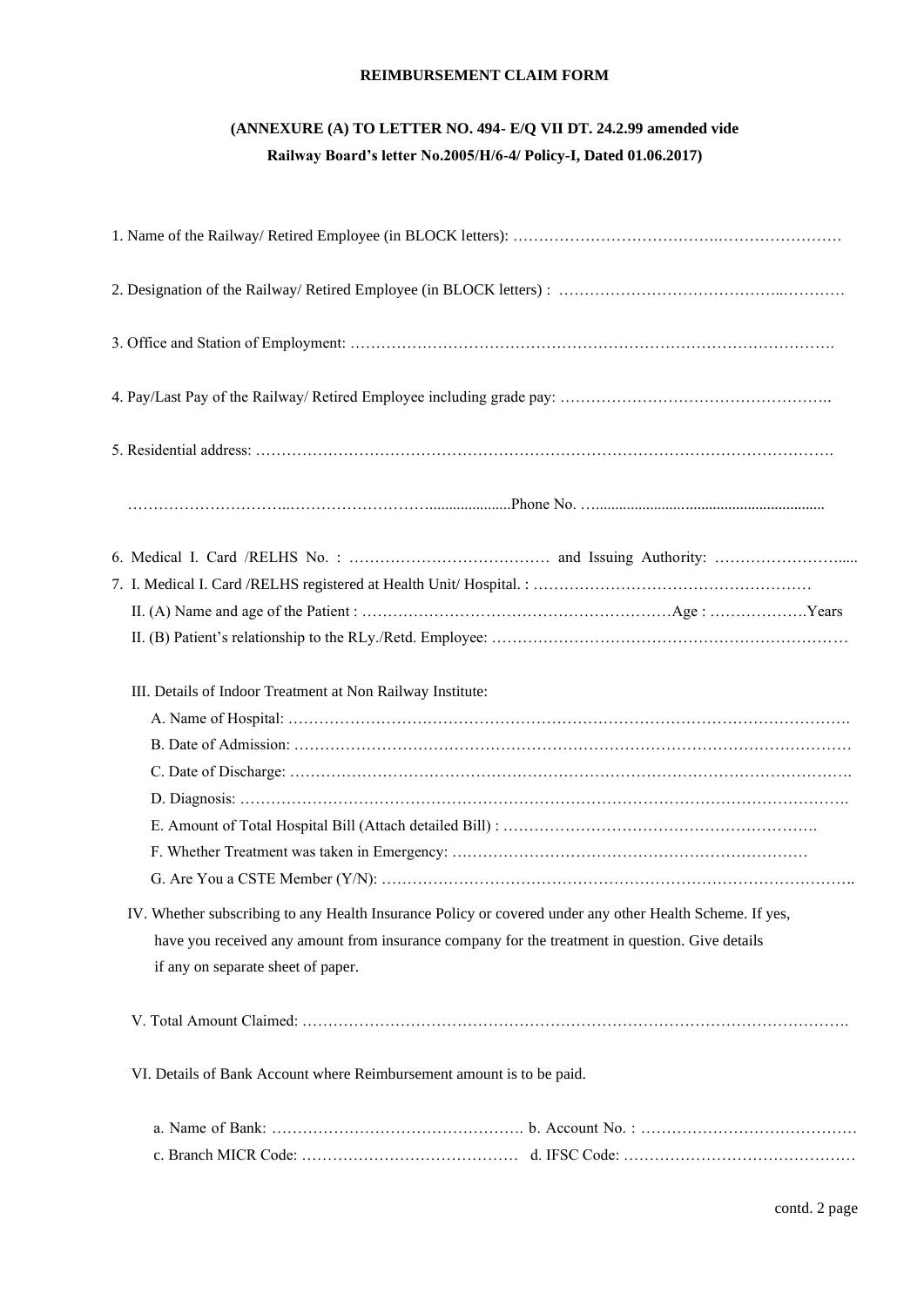VII. List of enclosures (Please Tick the documents attached and write additional documents)

- A. Photocopy of Medical I/Card/RELHS Card.
- B. Essentiality-cum- Emergency Certificate by the Non Rly. Hospital.
- C. Discharge Summary.
- D. Original Bills of Hospital.
- E. Original Cash Vouchers of Drugs/Consumables. Implants etc. if relevant.
- F. Outer Pouch of Stent, Pacemaker, Implants etc.
- G. Any other enclosure
- (In case of many enclosures, write number of additional enclosures here and attach a separate sheet with details)

#### DECLARATION TO BE SIGNED BY THE RAILWAY EMPLOYEE

I, hereby declare that the statements in this application are true to the best of my knowledge and belief and that the person for whom medical expenses were incurred is wholly dependent upon me. I am aware that misuse of medical facilities for misrepresentation of any kind can attract penal action including cancellation of MIC/RELHS Card. I hereby declare that this is my final claim and I shall not make any claim in future to Railway or any Health scheme in respect to this treatment episode.

> …………………………………………………. Signature of Railway employee/ Claimant

Date …………………………… Place …………………………..

In case the beneficiary has medical insurance policy and intend to make claim for the treatment in question then he/she may make claim to insurance company first and then submit claim to Railway with documents, bills etc. attested by insurance company.

\_\_\_\_\_\_\_\_\_\_\_\_\_\_\_\_\_\_\_\_\_\_\_\_\_\_\_\_\_\_\_\_\_\_\_\_\_\_\_\_\_\_\_\_\_\_\_\_\_\_\_\_\_\_\_\_\_\_\_\_\_\_\_\_\_\_\_\_\_\_\_\_\_\_\_\_\_\_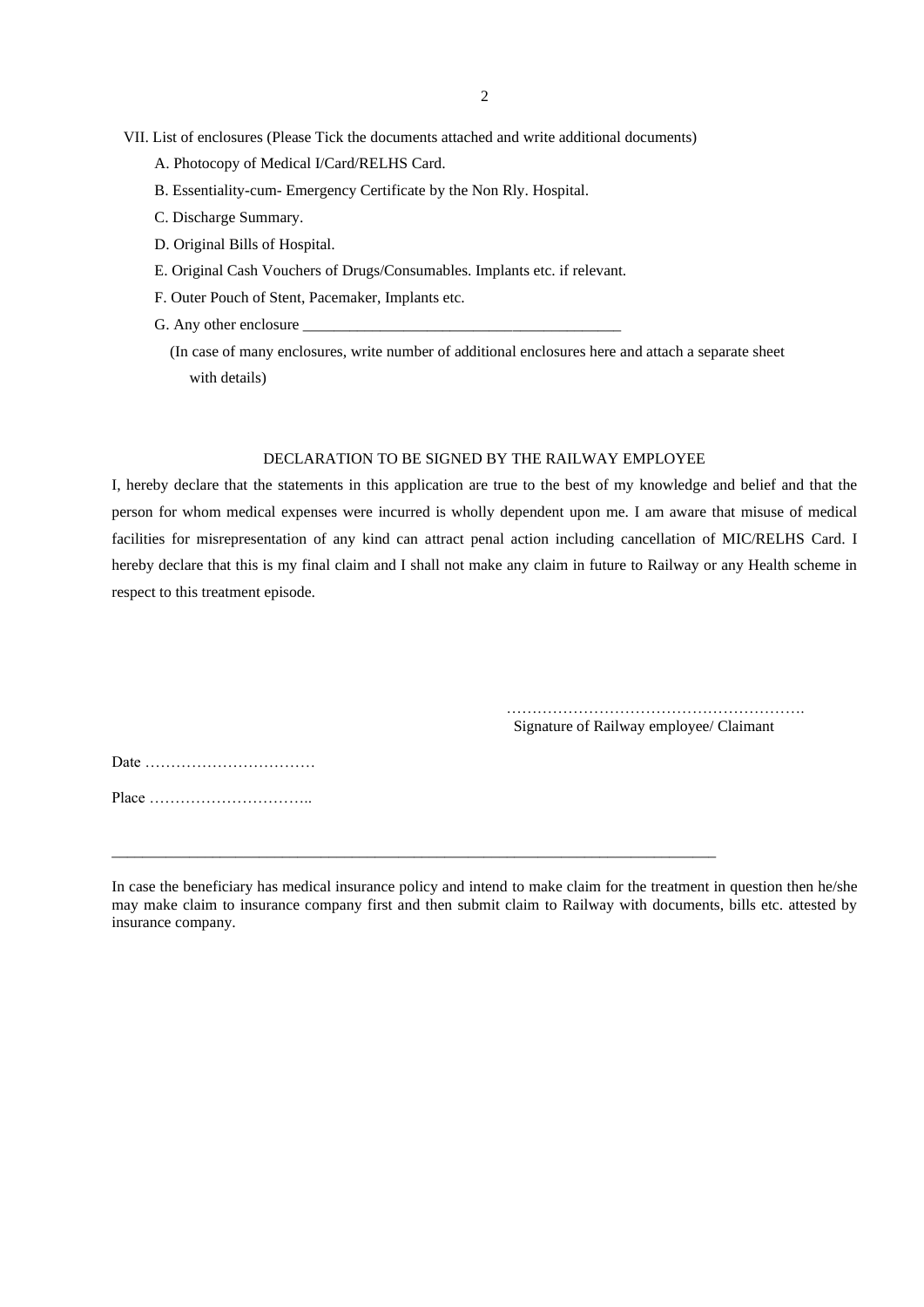### Check List

| S.N.         | <b>Particulars</b>                                                                                                                                                 | Placed at<br>S.N. |
|--------------|--------------------------------------------------------------------------------------------------------------------------------------------------------------------|-------------------|
| $\mathbf{1}$ | Photo Copy of Medical Identity Card/RELHS Card duly attested                                                                                                       |                   |
| 2            | Essentiality-cum-Emergency Certificate (Signed by the Medical Officer<br>in-charge of the case at the non-Railway Hospital with Name and<br>Stamp/Seal)            |                   |
| 3            | Discharge Summary/ Death Summary                                                                                                                                   |                   |
| 4            | Original Bills of Hospital (Duly verified & countersigned by treating<br>Doctor (Authorized Medical Officer). Not by Casualty Doctor)                              |                   |
| 5            | Original Cash Vouchers of Drugs/Consumables, Implants etc. if<br>relevant.                                                                                         |                   |
| 6            | Outer Pouch of Stent, Pacemaker, Implants etc.                                                                                                                     |                   |
| $\mathbf{7}$ | Any other enclosure----------------------- (in case of many enclosures,<br>write number of additional enclosures here and attach a separate<br>sheet with details) |                   |
|              | a-Attested Copy of Pay Slip/ PPO Pension Order                                                                                                                     |                   |
|              | b-Attested Copy of PAN Card                                                                                                                                        |                   |
|              | c-ECS/RTGS MANDATE FORM with Cancelled Cheque                                                                                                                      |                   |
|              | d-Detailed item wise break up of all the bills                                                                                                                     |                   |
|              | e-Report of Investigation/ Procedures done during treatment                                                                                                        |                   |
| 8            | Claim Performa duly filled in all respect                                                                                                                          |                   |
| 9            | Application/Self Statement giving Circumstances under which he/she<br>took treatment                                                                               |                   |
| 10           | Others, if any                                                                                                                                                     |                   |
|              |                                                                                                                                                                    |                   |
|              |                                                                                                                                                                    |                   |